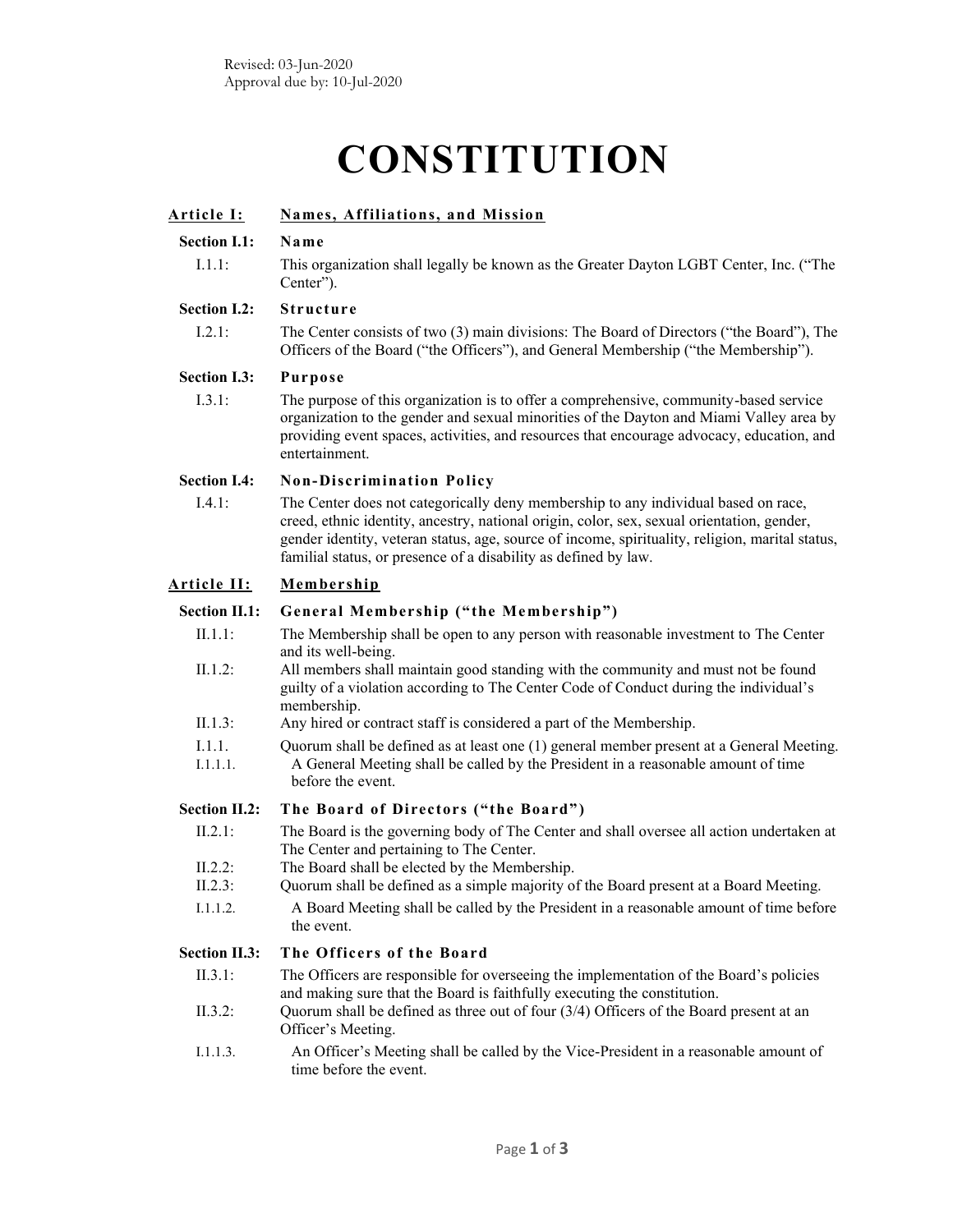# **Article III: Committees and Commissions**

# **Section III.1: Standing Committees**

III.1.1: Vital committees dedicated to the successful operation of The Center. III.1.2: The standing committees shall be: The Steering Committee, the Finance and Operations Committee ("the Finance Committee"), and the Public Relations Committee. III.1.3: The Steering Committee shall deal with all strategic oversight of the Board and The Center. III.1.4: The Finance Committee shall deal all with revenues and expenditures of The Center. III.1.5: The Public Affairs Committee shall deal with all public relations issues.

#### **Section III.2: General Committees**

- III.2.1: General Committees are formed or dissolved by the Board based on the needs of The Center.
- III.2.2: General Committees must be chaired by a member of the Board

#### **Section III.3: Ad Hoc Commissions**

- III.3.1: Ad Hoc Commissions are formed or dissolved by the Board based on the needs of The Center and should be considered temporary.
- III.3.2: Ad Hoc Commissions can be chaired by a member of the Board or a member of the Membership.

#### **Article IV: Referendums**

#### **Section IV.1: Definition**

IV.1.1: A general vote by the Membership on a single concern of The Center, which has been referred to them for a direct decision.

#### **Section I.2. Referendum initiation**

- IV.1.2: The Center shall be bound by referendum votes of the Membership.
- IV.1.3: The Board may initiate a referendum through a two-thirds (2/3) approval of the Board. IV.1.4: The community may initiate a referendum through a petition obtaining no less than 100 signatures.

### **Article V: Board Impeachment and Member Termination**

### **Section V.1: Board Impeachment**

- V.1.1: Elected officials may only be impeached through an impeachment hearing.
- V.1.2: An impeachment hearing must be initiated by a majority vote of the Board.
- V.1.3: A two-thirds (2/3) vote of the Board is required to confirm an impeachment.
- V.1.3.1: The impeachment shall then be sent to the President for approval.
- V.1.3.2: If the President should veto the impeachment, it shall then be sent back to the Board where it must obtain a three-fourths (3/4) affirmative vote of the Board members.

#### **Section V.2: Membership Termination**

- V.2.1: Members may be removed through a hearing of the Board.
- V.2.2: The Board must make their intent known in the minutes of a meeting prior to any removal vote.
- V.2.3: Membership is revoked with a two-thirds (2/3) vote of the Board.
- I.2.1. Membership revocation does not guarantee reimbursement or refund of responsibilities on the general member.

# **Article VI: Miscellaneous**

### **Section VI.1: Amendments to the Constitution**

VI.1.1: Amendments to this Constitution shall be resolved through normal referendum procedures.